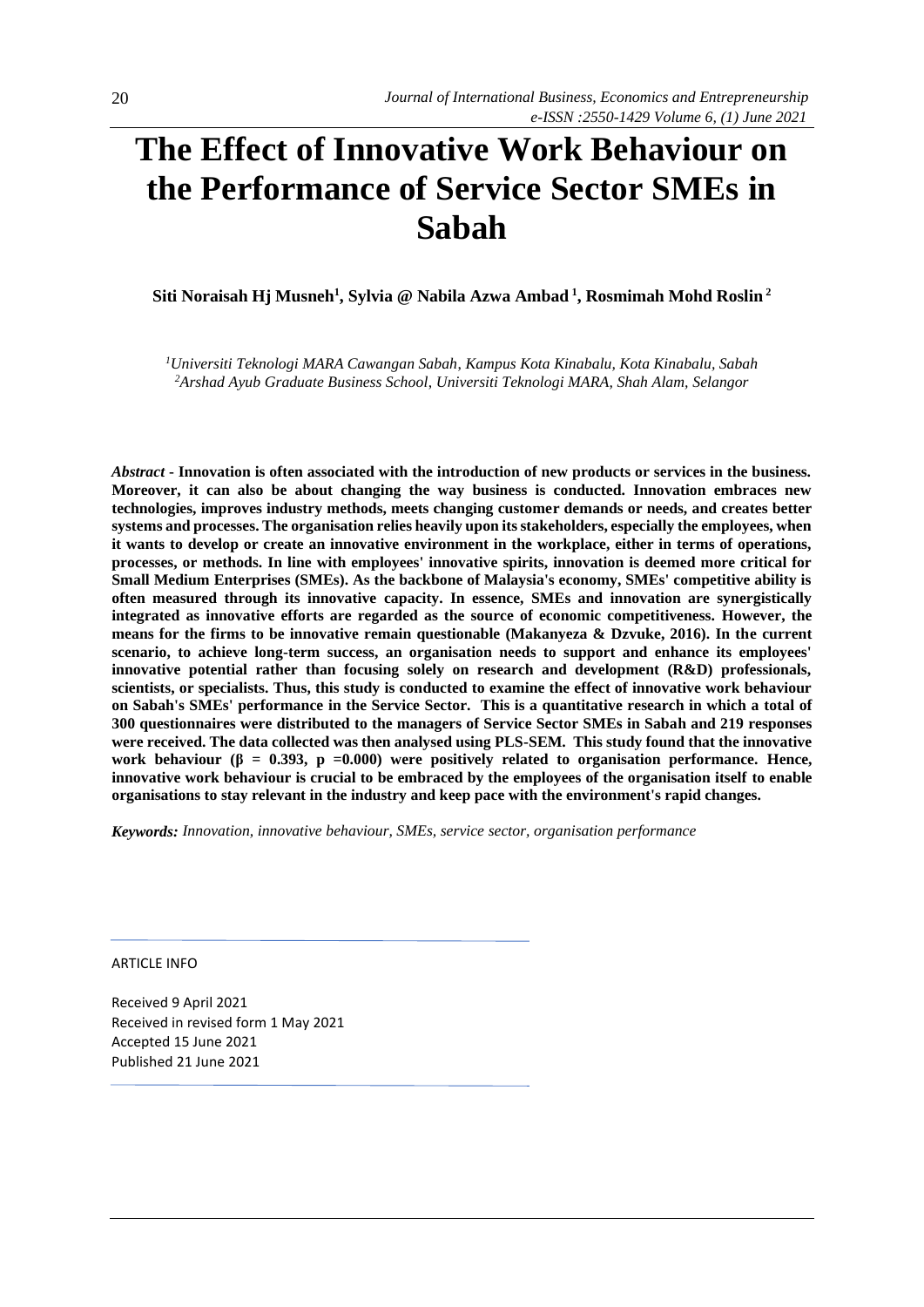# **I. Introduction**

SMEs are the key players in the economy and the broader ecosystem of firms. In Malaysia, 31% of the GDP was contributed by SMEs, representing the most significant percentage of the total business establishment, which is 98.5% or 907,065. They are expected to play a more prominent role, not just as the key drivers of the growth. The largest proportion is microenterprise (76.5%), followed by small enterprises (21.2%), and only 2.3% represented medium enterprises (Department of Statistics Malaysia, http://www.dosm.gov.my). SMEs is at the core of the country's economic development. Jasra, Hunjra, Ur Rahman, Azam and Khan (2011) mentioned that Small and medium businesses (SMEs) play a critical role in determining a country's development (Osman & Ngan, 2016). Malaysia is targeted to become a high-income nation, but there are things to ponder whether the target can be achieved as planned, despite the promising SMEs' performance. As compared to the manufacturing sector, the services sector is the most dominating in Malaysia. (Zain, Jusoh, Munir, & Putit, 2020). Darus, Yunus, and Rahman (2017) mentioned in their study that the sustainability of SMEs' success highly depends on a few factors, and one of them is innovation. The establishment of SMEs would facilitate Malaysian business to become more competitive in today's global environment. SMEs' competitiveness is a critical area that should be a concern to achieve SME Corp's mission in promoting the development of innovative, resilient, as well as be a competitive SMEs through effective regulation and providing of business support.

Innovation is one of the ingredients that an organisation needs to possess to survive and grow and stay relevant in the business. Innovation is one strategy that an organisation could embrace to achieve excellent business performance (Golovko & Valentini, 2011). Furthermore, innovation in the workplace is vital, as it could open a bigger door for a company to penetrate the market faster and to have a better connection for market development. Innovation has always been at the heart of business success (Waters, 2019). Importantly, embracing innovation will enable the organisation to stay relevant in the industry and keep pace with the rapid changes in the business environment and secure competitiveness. To be an innovative organisation, it needs to implement the ideas instead of merely exploring new opportunities. Furthermore, being innovative will allow the organisation to become more responsive to the external demands, more streamlined and nimbler, and more ecologically sustainable. Hence, it becomes a significant indicator for a successful business, especially for SME.

However, the means for the firms to be innovative remain questionable (Makanyeza & Dzvuke, 2016). In the current scenario, to achieve long-term success, an organisation needs to support and enhance its employees' innovative potential rather than focusing solely on research and development (R&D) professionals, scientists, or specialists. In an organisation, employees' innovativeness is an intangible asset that provides the best idea to remain competitive. Hameed and Waheed (2011) mentioned that employees are the key ingredient to an organisation, and it was the employees' performance that will determine the organisation's success or failure. Linke and Zerfass (2011) cited from Eichen et al. (2008) that active employees are needed by a company's desire to be innovative. De Jong and Den Hartog (2008) cited from Janssen (2000), also mentioned that to ensure innovation is applied in an organisation, individual workers have to be ready to be innovative.

An organisation relies heavily upon their employees to develop or create an innovative environment in its workplace, either in terms of operations, processes, or method (Rammamoorthy, Patrick, Flood, & Sardessai, 2005), which is known as Innovative Work Behavior (IWB). IWB is explained as when individuals, groups, or organisations form, introduce, and implement the newly discovered ideas (Janssen, 2000). According to Jong and Hartog (2008), innovative work behavior (IWB) usually does not only include the process of opportunity exploration and new idea generation but also involves the behavior towards the implementation of changes, new knowledge application, or processes improvement for the personal and/or business enhancement. It also entails more than creativity even though it has a significant relationship to employee's creativity, which is expected to bring advantages to the organization.

Despite the acknowledged SMEs importance to the development of the country's economy, the SMEs performance in Malaysia still has not reached the target. Additionally, the increasing instances of business failure among SMEs became a recurrent issue rendering a critical problem affecting the survival of SMEs (Sallem, Nasir, Nori, & Kasim, 2017). The high rate of failure is one of the factors contributing to this low performance of SMEs. One of the reasons is due to a lack of innovation among SMEs, which leads to the lack of competitiveness (Ambad, Andrew & Amit, 2020).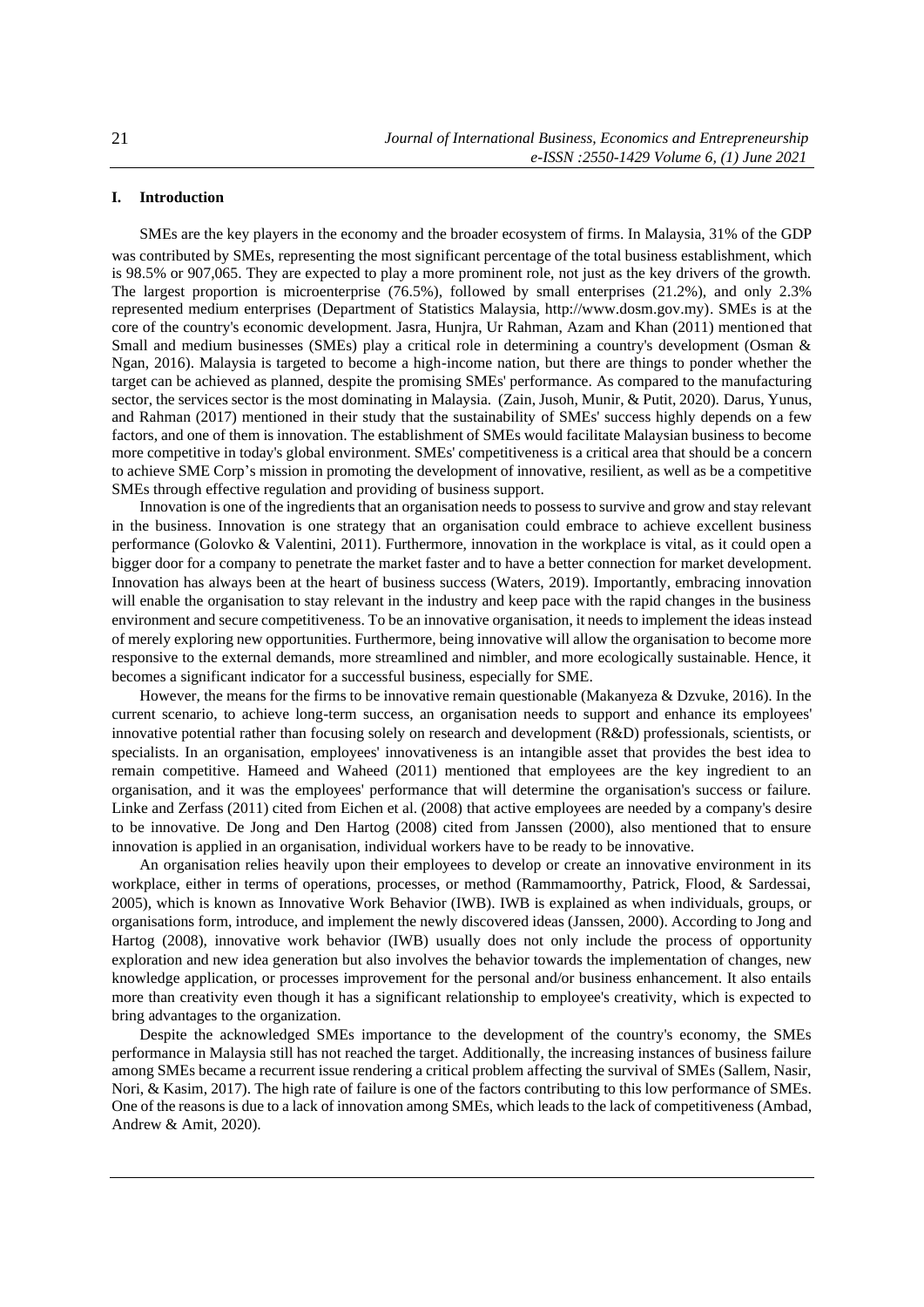# **II. Literature Review**

# **Organisation performance**

One of the most essential dependent variables that become researchers' interest in the management field is organisation performance. According to Madrid et al. (2007), a company with outstanding performance can provide privileges not only to its own organisation but also to society, such as creating job opportunities. Other claims made by these authors are on the importance of accuracy of performance measurement, which is so important to produce real reflection of the company's performance and provide information on how the organisation can further improve it. Unreliable performance measurement will not portray the actual situation, leading to false analysis of results and poor competitive strategies (Madrid et al., 2007). From the entrepreneurship literature, Murphy et al. (1996) determined that efficiency, profitability, and growth as the most common forms of performance factors. Covin and Slevin (1991) also outlined that the firm's economic performance is determined by the firm's profitability and growth.

Organisational performance is the heart of the organisation's survival in business. As mentioned by Kaplan and Norton (1992), a generic term defined organisational performance as "a set of both financial and non-financial indicators capable of assessing the degree to which organisational goals and objectives have been accomplished" (Singh, Darwish, & Potocnick, 2016, p.215). Another definition given by Lakhal (2014) is that an organisation's performance refers to the achievement of an organisation in its market-oriented objectives and its financial goals. For SMEs, regardless of disciplines or sectors, the performance achievement is the intention to reach the targets of the final direction or the purpose of the business establishment (Darus, Yunus, & Rahman, 2017).

As a multidimensional construct, multiple performance measurements can be used to assess an organisation's performance (Lumpkin and Dess, 1996). Plenty of research relating entrepreneurship with the growth in which an organisation's development has become the concern in the literature (Davidsson et al., 2002). To achieve profitability and sustainable competitive advantages, an organisation needs to focus on growth as a crucial element (Markman & Gartner, 2002). Another critical measure of organisation performance is profitability (Fitzsimmons et al., 2005). Fitzsimmons et al (2005) also supported that it is difficult to have consistent growth without profitability. Performance measurement in terms of accounting indicators is challenging to be accessed, especially for a small firm compared to the growth which is more accurate and can be easily accessible (Wiklund, 1999).

Organisation's performance can be used to measure a company's success in its goal achievement, which can be obtained through both quantitative and qualitative methods. Quantitative measurement, which is also known as an objective measurement, commonly used financial outcomes, production, marketing, and efficiency as performance measurement. Meanwhile, qualitative or subjective measurement is more related to the behavior of the organisation's members, including the discipline's level, the goal attainment, perception of leadership on performance of the organisation, individual behavior in an organisation, and effectiveness. Alnachef and Alhajjar (2015), in their study mentioned that subjective performance measures, also known as the perceived performance approach, can also be used to measure performance.

# **Innovative work behaviour**

A great deal of consideration has been put by management research towards the importance of upbringing and elevating innovative behaviors within organisations and society (Dutta & Sobel, 2016). Hence, to be an organisation that able to compete in the respective industry, the members of that organisation itself must be able to provide creative ideas to make their products or services are outstanding and different from their competitors (Baer & Frese, 2003; Brown & Eisenhardt, 1995; Eskildsen et al., 1999; Kahn, 1990; Martins & Terblanche, 2003). As pointed out by Yuan and Woodman, 2010; Xerri, 2013; Wang, 2013; Liu et al., 2017, it is necessary to give attention to the workers of an organisation as the ability of an organisation to innovate derive from the human capital specifically on employees' capacity to engage in innovative behavior.

The current literature suggests that to remain competitive or gain a competitive advantage to progress, employees who conduct innovative behavior will open the edge. West and Farr (1989) and Jong and Kemp (2003) defined innovative behavior as actions of all individuals that lead to the formation, initiation, and utilisation of useful unique ideas at any organisational level. Additionally, innovative work behavior can also be defined as "a multiple-stage process in which an individual recognises a problem for which she or he generates new (novel or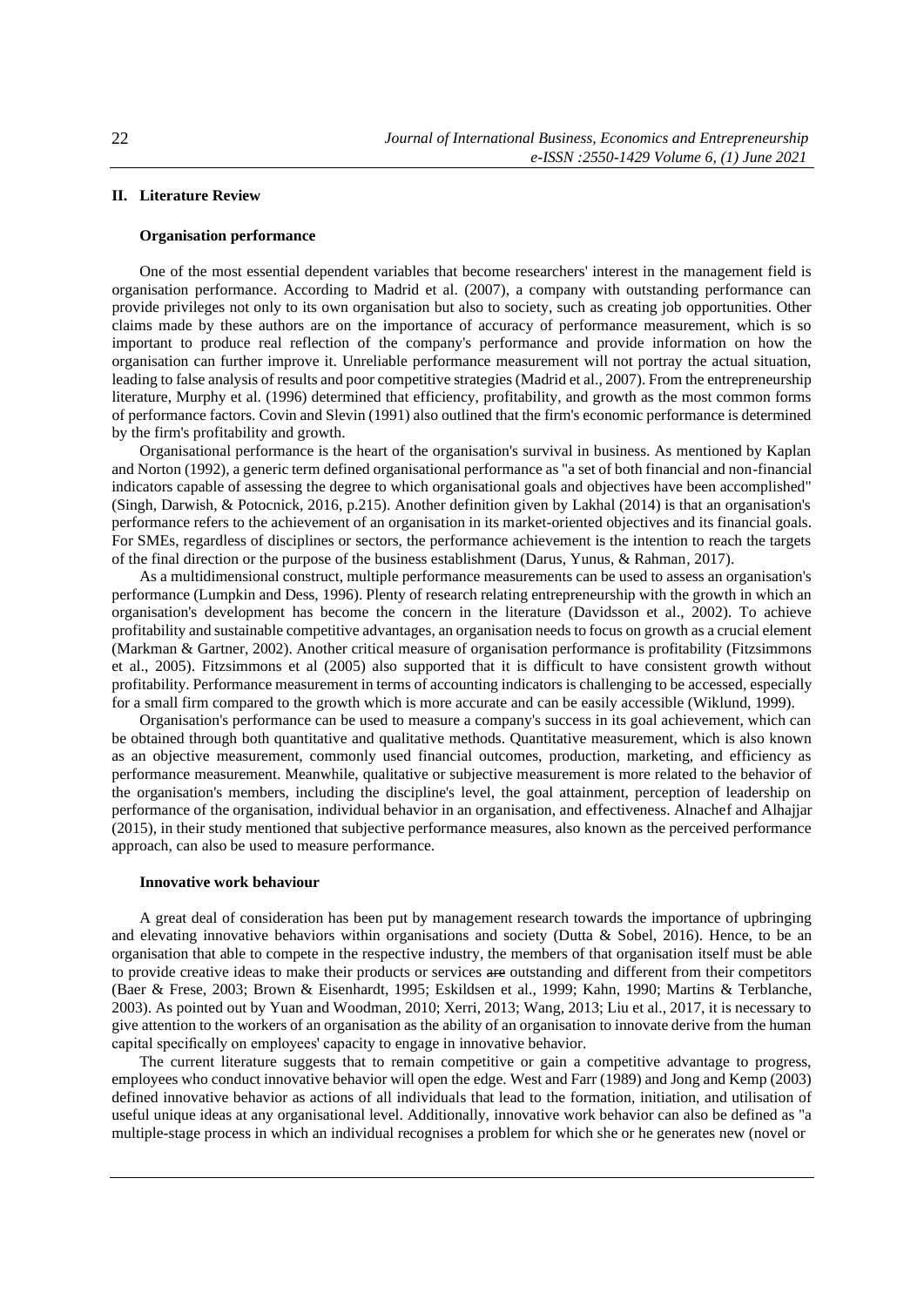adopted) ideas and solutions, works to promote and build support for them, and produces an applicable prototype or model for the use and benefit of the organisation or parts within it" (Carmeli, Meitar & Weisberg, 2006, p.78). Bos-Nehles, Renkema, and Janssen (2017) described innovative work behavior as individuals' intentional behaviours to generate and execute fresh and advantageous thoughts notably intended to benefit the individual, group, or organisation. Innovative work behavior is expected to produce novel and valuable ideas, gain sponsorship, and implement generated and promoted ideas. As mentioned by Janssen (2000), innovative work behavior refers to an "innovation that happens at any time anywhere which depends on the workers" willingness to bring valuable results at work (Prieto & Santana, 2014, page 184). Idea generation is the first stage of innovative behaviour. At this stage, the employees are going to explore the available opportunities or issues that arose in an organization which need to be settled. Employees are actively giving valuable opinions and useful ideas for the improvement of products or processes and identifying potential methods to take the available opportunities. Idea promotion is the exploitation by being an expert of the ideas that may assist to attract and convince the respective target on the intention of innovative ideas. This is done by looking for support and creating alliances to influence the others such as colleagues to buy in with the ideas. Idea realization is when the individual puts effort into making the ideas into reality by producing a prototype or model of the ideas that can be used, tested (Kanter, 1988) and examined by the others which will further in assessing the suitability of ideas implementation in the organization. It can be concluded that innovative work behaviors require the generation of ideas and require behaviors to implement the ideas, which ultimately lead to the improvement of business performance.

An organisation that seeks to compete globally needs to treat innovation as the main pilot, which drives the organisation towards reaching its target (Korzilius et al., 2017). In particular, innovative work behavior among employees is a vital capital that will "enable an organisation to be successful in a dynamic business environment" (Yuan & Woodman, 2010; p. 323). Traditionally, innovation focuses only on products, while services could not be innovative (Elche & Gonzalez, 2008) since they are not product-based activities.

## **Resource Based View Theory (RBV)**

RBV theory considered the whole firm a bundle of resources, including human resources, accumulation of assets, and resources provided by the organisation (Barney, 1991; Amit & Shoemaker, 1993). The combination of these resources makes the firm different from other organisations and gains a competitive advantage. Firmspecific perspective is the main focus used by RBV to learn why an organisation succeeded or failed in their market place (Dicksen, 1996). This theory is useful to determine the foundation by which the resources and capabilities of a firm serve as the sources for a sustainable competitive advantage. Firm resources need to be as dynamic as the market to ensure they are relevant to the market condition. According to Teece, Pisano, and Shuen (1997), this perspective is based on the dynamic capabilities and outcome of RBV. Based on the study conducted by Madhani (2010), the firm's processes that use the specific resources to integrate, realignment, acquire, and utilisation resources are describing the dynamic capabilities. This kind of capability focuses on ensuring that these resources and capabilities are updated and changed over time to keep the organisation relevant in the changing market. A valuable, rare, inimitable, and non-substitutable product will allow the firms to develop their competitive strategies (Wernerfelt, 1984).

Nonetheless, to sustain the competitive advantage in the world's dynamic economy, the firms need to develop new capabilities or competencies (Teece et al., 1997). Thus, dynamic capabilities can be considered the organisational processes or strategic routines by which the firms develop a new configuration to update their resources as per the market requirement (Eisenhardt & Martin, 2000). Ordinary capabilities and dynamic capabilities are different in terms of their linkage with the change, especially changing its resource base (Winter, 2003). Gaining the dynamic capabilities in the global competitive forces that change the industries' landscape is the most relevant today because achieving a competitive advantage is changing and moving rapidly. The ability to gain a competitive advantage through dynamic capabilities depends on the firm's ability to change its resource base. Wernerfelt (1984) opined that RBV is the way for organisations to sustain their competitiveness by developing and executing valuable resources and capabilities.

According to this theory, firm innovativeness will happen when the competitive advantage and great firm performance can be generated by having socially complicated and matchless resources (Menguc & Auh, 2006). RBV also suggested that certain environmental situations will be affecting the firm's innovativeness. According to the RBV theoretical model, superior performance can be achieved by an organisation with special resources and talent, leading to competitive advantage (Camison and Villar-Lopez, 2012). Specific resources such as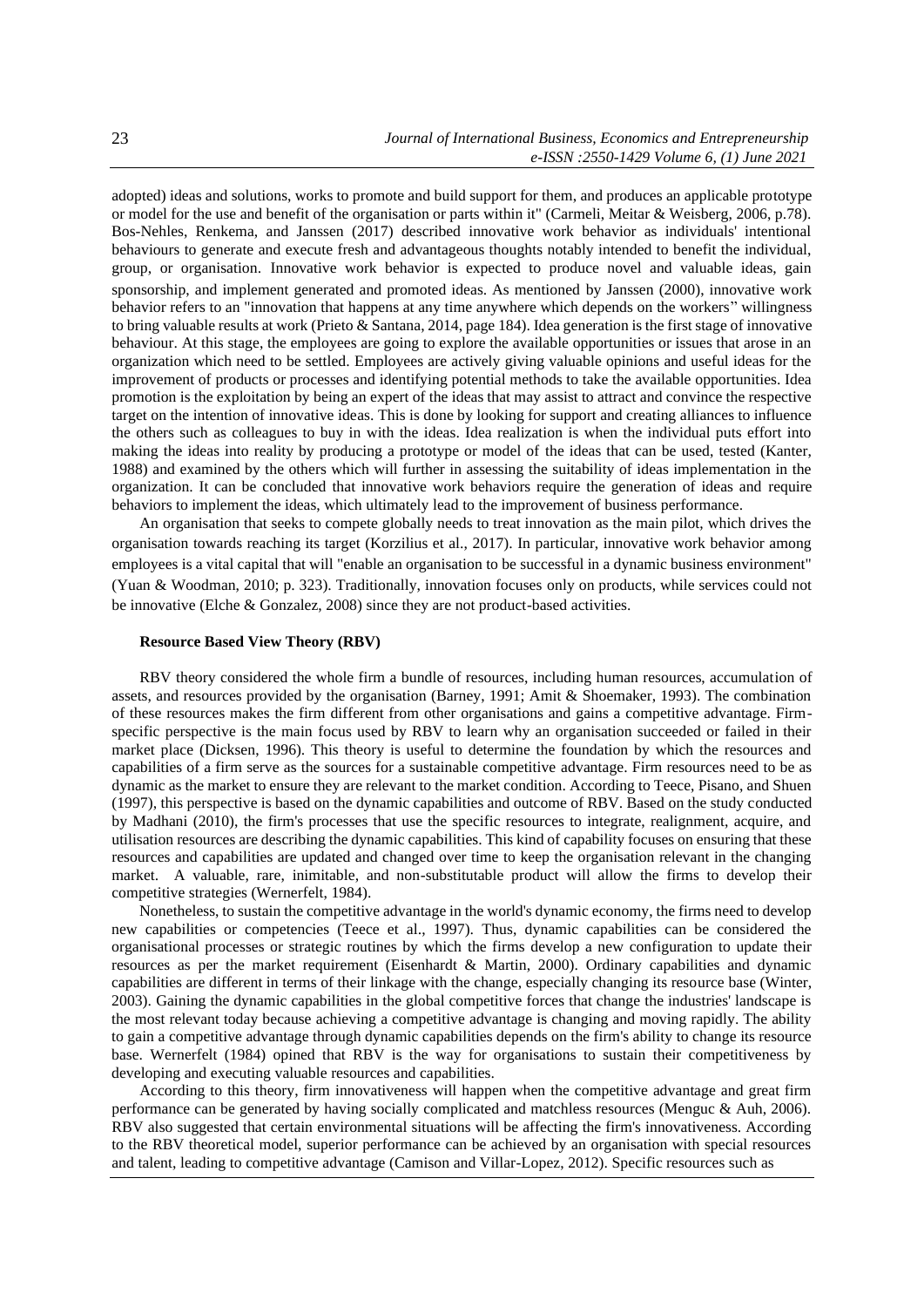innovative behaviour by the employees will help generate unfamiliar, beneficial, unique, and matchless resources within the firm that are effortful-to-reproduce (Barney, 1991; Wernerfelt; 1984). Cho and Pucik (2005) identified that abundant resource-based studies have contemplated that endowment of an organisation's strategic resources and imperishable competitive advantage can be gained through innovation.

#### **The effect of innovative work behaviour and organisation performance**

The tremendous change in the business environment such as hypercompetitive markets forcing the business to become more innovative. Several researchers pointed out that an organisation cannot avoid innovation if they want to develop their market and retain a competitive advantage when they place their organisation in a new market. Chen (2017) noted that numerous studies confirmed that innovation could positively affect the company's performance. A study conducted by Rosenbusch, Brinckmann, and Bausch (2011) reveals that innovation positively affects SMEs' performance. Audretsch et al. (2014) thought that innovation behaviours are the decisive factor for enterprise growth, especially innovation strategy and behaviour, to determine an enterprise's future growth potential and survival prospects. Another study conducted by Lin and Chen (2007) demonstrated that innovative work behaviour could assist an organisation's productivity and effectiveness. Ramamoorthy (2005) mentioned that innovative managers are likely to encourage the team or workers to conduct their job efficiently, thus leading the companies to achieve great performance.

Amabile (1988) suggested that to sustain in the industry, it is vital to encourage innovative work behaviour among an organisation. It is proven by Frone and Major (1992) that highly innovative employees were more involved in their job compared to employees with low innovation. To measure the firms' efficiency, it is vital to cultivate innovative behaviour that will produce unique and fresh ideas (Katz, 1964). Thus, this study hypothesised that innovative work behaviour has a positive effect on organisation performance.

#### **Conceptual framework**

The framework of this study is shown in Figure 1. The independent variable is the innovative work behaviour measured by idea generation, idea promotion, and idea realisation, while organisation performance is the dependent variable that only focuses on non-financial performance.



Figure 1: Conceptual Framework

#### **III. Methodology**

## **Respondent Profile**

Respondents of this study are managers of Service Sector SMEs. Respondents were selected based on the eligibility criteria established for the selection of the samples. A total of 300 questionnaires were distributed to managers of SMEs in Sabah. After removing questionnaires with incomplete answers and irrelevant, the remaining samples consisted of 219 respondents (72 males and 147 females). Most of the respondents were aged between 25 to 34 (145), demonstrating a valid percent of 66%. Out of 219 respondents, 59 respondents were between 35 to 44 years old (27%). Respondents with 45–54 were only 5% (11); meanwhile, there were only 4 (2%) respondents aged more than 55 years old. Regarding the respondents' educational level, the data showed that the majority of the respondents were Bachelor Degree holders or 51% (112), followed by 32% (70). SPM and other education certificate holders were represented by 11% (24) and 6% (13).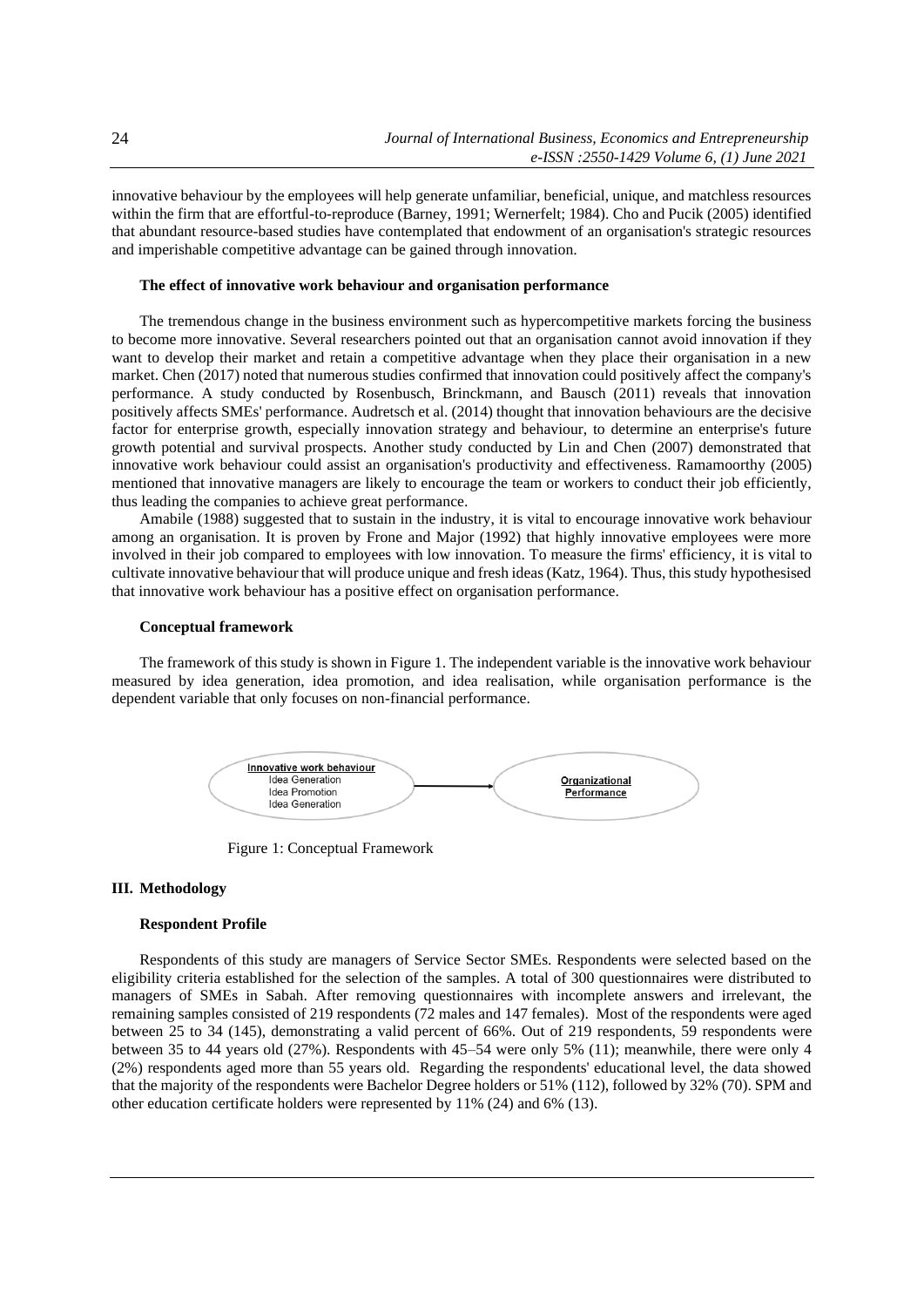## **Sampling Technique and Data Collection Method**

This study employed convenience sampling and purposive sampling, in which the respondents were selected based on their availability to provide the information and fulfilled the criteria that have been set earlier. As mentioned by Sekaran & Bougie (2016), the convenience sampling technique is one technique that provides a quick and efficient way to gain the information needed. Both electronic and self-administered questionnaires was used to collect the data. Electronic was e-mailed to the respondents and followed by phone calls to ensure that the respondents were aware of the e-mail. The data collection was conducted in October 2020, and the information obtained was analysed using the statistical SmartPLS 3.2.9 software.

#### **Measurement**

Measurements used in this study were adapted and modified from previous research. Firstly, the independent variable that is innovative work behaviour was using measurement adapted from Jannsen (2000) which employed nine items (three items for idea generation, three items for idea promotion, and three items for idea realisation).<br>The organization performance measurement was adapted from Delaney and Huselid (1996), which employed adapted from Delaney and Huselid (1996), which employed eleven items for organisation performance. Innovative work behaviour was measured using a 7-point Likert scale, and a 4-point Likert scale was used to measure organisational performance.

#### **IV. Data analysis and Result**

## **Reliability and Validity of Measurement**

In PLS-SEM, the first stage is to perform the measurement assessment to ensure that all variables' validity and reliability are satisfactory prior to hypothesis testing. In this stage, the following evaluations were performed:

- i. Internal consistency Cronbach's Alpha, Composite reliability, ρA-Dijkstra Henseler's rho,
- ii. Convergent validity Factors loading and Average Variance Extracted-AVE), and,
- iii. Discriminant Validity Fornell and Larcker Criterion, Cross Loadings and Heterotrait-Monotrait Ratio of Correlations (HTMT)

As shown in Table 1, 3 items from innovative work behaviour and two items from organisation performance were removed due to low loading (less than 0.7), as suggested by Chin (1998). After the items were removed, all internal consistency and convergent validity were satisfactory. Each construct achieved the composite reliability coefficients above the recommended cut-off of 0.7 (see Table 1). Therefore, the items within each variable show high internal consistency and high reconstruction of the findings, as Fornell and Larcker (1981) suggested.

| <b>Variables and Items</b>             | Loading | Composite<br><b>Reliability</b> | <b>AVE</b> |
|----------------------------------------|---------|---------------------------------|------------|
| Performance<br>Organisation            |         | 0.927                           | 0.679      |
| Service quality                        | 0.713   |                                 |            |
| Development of new services            | 0.773   |                                 |            |
| Ability to attract important employees | 0.743   |                                 |            |
| Ability to retain key employees        | 0.754   |                                 |            |
| Marketing                              | 0.816   |                                 |            |
| Sales growth                           | 0.824   |                                 |            |
| Profitability                          | 0.816   |                                 |            |
| Market share                           | 0.816   |                                 |            |
|                                        |         |                                 |            |

Table 1: Internal Consistency and Convergent Validity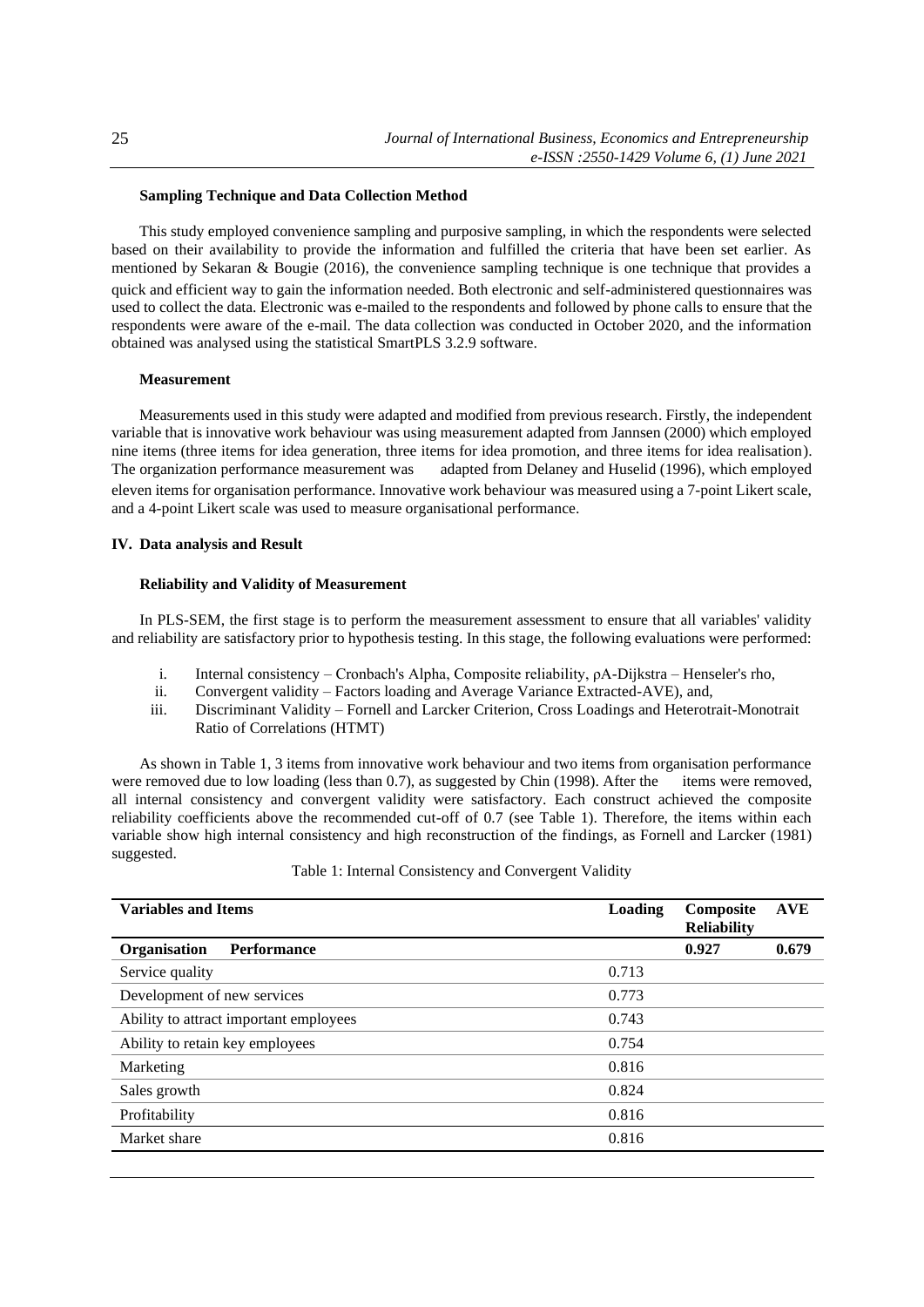| <b>Innovative Work Behaviour</b>                                                                 |       | 0.927 | 0.613 |
|--------------------------------------------------------------------------------------------------|-------|-------|-------|
| The employees here often initiate support for innovative ideas                                   | 0.822 |       |       |
| The employees here often try to persuade other staff to support innovative<br>ideas              | 0.825 |       |       |
| The employees here often make the organisation key persons feel excited<br>with innovative ideas | 0.829 |       |       |
| The employees here often contribute to the implementation of new ideas                           | 0.826 |       |       |
| The employees here regularly introduce innovative ideas in work practice<br>systematically       | 0.825 |       |       |
| The employees are always trying to develop something new                                         | 0.817 |       |       |

#### **Discriminant Validity**

The discriminant validity of Fornell and Larcker Criterion, Cross Loadings, and Heterotrait-Monotrait Ratio of Correlations (HTMT) was performed, which demonstrated adequate Fornell and Larcker's criterion. Besides, the cross-loading indicates that discriminant validity is achieved, as the constructs are distinctly different from each other. The result in Table 2 shows that HTMT values fulfil the recommendations by Henseler *et al*. (2015), which are not more than 0.90. Hence, demonstrating evidence of discriminant validity indicates how one construct differs from the other.

## Table 2: HTMT

|                                        | <b>Innovative work Behaviour</b> | <b>Organisation Performance</b> |
|----------------------------------------|----------------------------------|---------------------------------|
| Innovative work behaviour              |                                  |                                 |
| <b>Organisation performance</b>        | 0.413                            |                                 |
| $TTTHM$ $T$ $\wedge$ $\wedge$ $\wedge$ |                                  |                                 |

HTMT<0.90

# **Results of Hypotheses Testing**

The second stage in Smart-PLS is the assessment of the structural model or hypotheses testing. The hypotheses in this study were tested using the bootstrap re-sample technique with an iteration of 5000 sub-sample. As shown in Table 3, the innovative work behaviour  $(\beta = 0.393, p = 0.000)$  were positively related to organisation performance. Therefore, the hypothesis was supported.

Next, the effect size of the independent variables was assessed to determine their effect on organisation performance. As suggested by Cohen (1988), the effect size  $(f2)$  values above 0.02, 0.15, and 0.35 represent small, medium, and large effects. Thus, as shown in Table 3, the  $f2$  values ( $f2 = 0.182$ ) suggested that innovative work behaviour has a medium effect size. The R2 value is 0.154, which indicates that 15.4% of the variance in organizational performance can be explained by innovative work behavior. According to Cohen (1988), R2 value exceeds 0.26, indicating its substantial level of predictive accuracy.

#### Table 3: Hypotheses and result

|                                                                                 | Path<br>coefficient Deviation | <b>Standard</b><br>(STDEV) | <b>Values</b> | <b>Values</b> | Supported $\mathbb{R}^2$ |       | f <sup>2</sup><br><b>Effect</b><br><b>Size</b> |
|---------------------------------------------------------------------------------|-------------------------------|----------------------------|---------------|---------------|--------------------------|-------|------------------------------------------------|
| <b>Innovative work behaviour -&gt;</b> 0.393<br><b>Organization Performance</b> |                               | 0.057                      | 6.881         | 0.000         | Yes                      | 0.154 | 0.182                                          |

# **V. Discussion and conclusion**

This study has successfully achieved its research objective of examining the effect of innovative work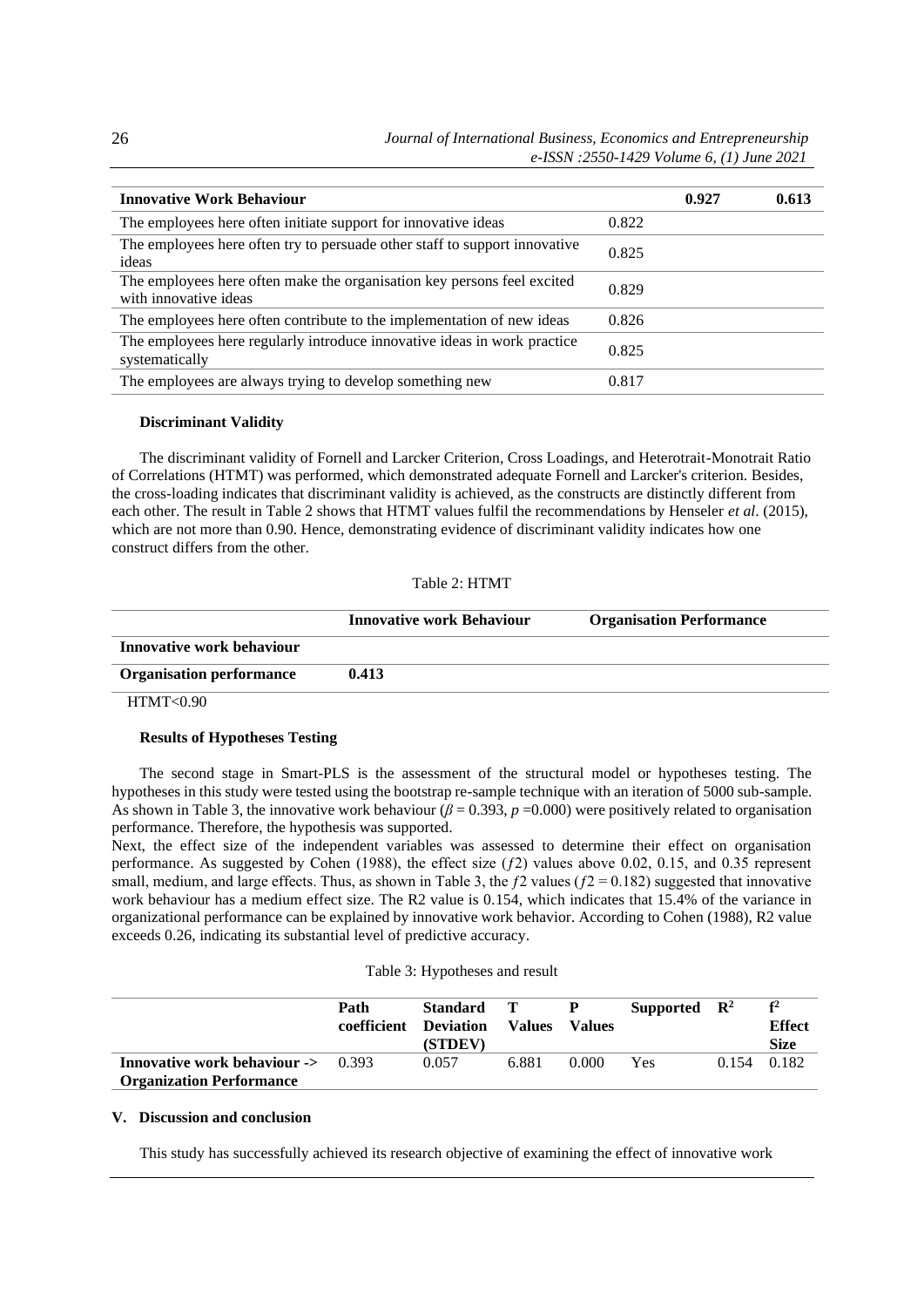behaviour on Sabah SMEs' organisation performance, particularly in Sabah. The service sector is the most contributing sector, 89.2% out of 96.5% of establishments in Malaysia (SME statistics, 2020). In Sabah, the service sector contributes 32.2% to state GDP, which is also the largest contributor (Malay Mail, 2019). Previous studies on this relationship showed mixed results; some are positive, while others are negative, and a few others showed no relationship at all (Capon et al., 1990; Chandler & Hanks, 1994; Li & Atuagene-Gima, 2001). The finding shows that innovative work behaviour positively affected the performance of Sabah SMEs in Service Sector with medium effect size. Most previous study findings found that innovative work behaviour has a positive

and significant relationship with firm performance. Few researchers also pointed out that an organisation cannot avoid innovation if they want to develop their market and retain a competitive advantage when they place their organisation in a new market (Rosenbuch et. al (2011); Guan et. All (2019); Chen (2017). A study conducted by Rosenbusch, Brinckmann, and Bausch (2011) reveals that innovation positively affects SMEs' performance. This study's finding was also supported by the previous study conducted by Guan, Zhang, Zhao, Jia, and Guan (2019), which mentioned that entrepreneurs' innovative behaviour could not be separated from the organisational performance. Their study showed that the innovative behaviour of entrepreneurs would drive towards the shifting of organisation performance. The tremendous change in the business environment such as hypercompetitive markets forcing the business to become more innovative. Another study by Chen (2017) noted that numerous studies confirmed that innovation could positively affect the company's performance.

Several essential implications that apply to academicians and industry people can be drawn from the findings. This study presents several important theoretical implications and provides valuable, practical suggestions for researchers and industrial people. This study would propose a conceptual framework on innovative work behaviour as a positive predictor to organisation performance. In the context of this study, the finding will illustrate how innovative behaviour could influence organisational performance. For the practical implication, this study's findings will assist the managers of SMEs to further strengthen their businesses by cultivating innovative work behaviour. Also, it could reduce SMEs' failure and possibly improve the organisation's performance. By cultivating innovative work behaviour, organizations will be able to discover idea explorers, idea producers, idea advocates, and implementers among their employees (Stankevičiūtė, Staniškienė, & Ciganė, 2020). Hence, this will help an organization to stay relevant in the business environment.

# **VI. Limitation and future study**

This study was conducted among Service Sector SMEs, particularly in Sabah. Although SMEs in Sabah contribute only 6.2% to overall Malaysian SMEs, Malaysia is the second largest state. For future studies, it should look into the other states in Malaysia. Future research also suggested looking into other sectors such as Manufacturing. As reported in Malay Mail (2019), the manufacturing sector contributes the lowest to the state's GDP. Hence, future research could study the factors that hindered the growth of the manufacturing sector in Sabah. Other than that, this study only used the RBV to explain the importance of innovative work behaviour towards SMEs' performance. Thus, future studies should look at other theories such as social exchange theory to investigate innovative work behaviour's reciprocity. Innovative work behaviour requires employees' willingness to be involved with innovation activities (Jannsen, 2000). According to the social exchange theory, the more employees trust the company, the more effort they will put in for it. When employees have faith in their employer, they are willing to put in long hours and devote energy on behalf of the company (Yu, Mai, Tsai & Dai, 2018)

## **Acknowledgement**

Praise to Allah the Almighty for giving me health and strength to complete this paper. Firstly, a million thanks go to my supervisor Dr. Nabila Azwa for the endless support, suggestions and endless patience guiding and assisting along the writing process. Also not to forget my co-supervisor, Professor Dr. Rosmimah Mohd Roslin who is always giving her kind help. I would also like to express my gratitude to my family for your thoughtfulness and consideration. Not to forget my friends for their support, motivation and encouragement through every phase of my journey. I would like to thank all reviewers for all the comments and guidelines during the completing writing process which provides various valuable input, guidance and involvement. A special dedication also goes to UiTM for giving me a chance to publish this paper and a special thanks goes to all respondents who have participated in the study. Thank you very much.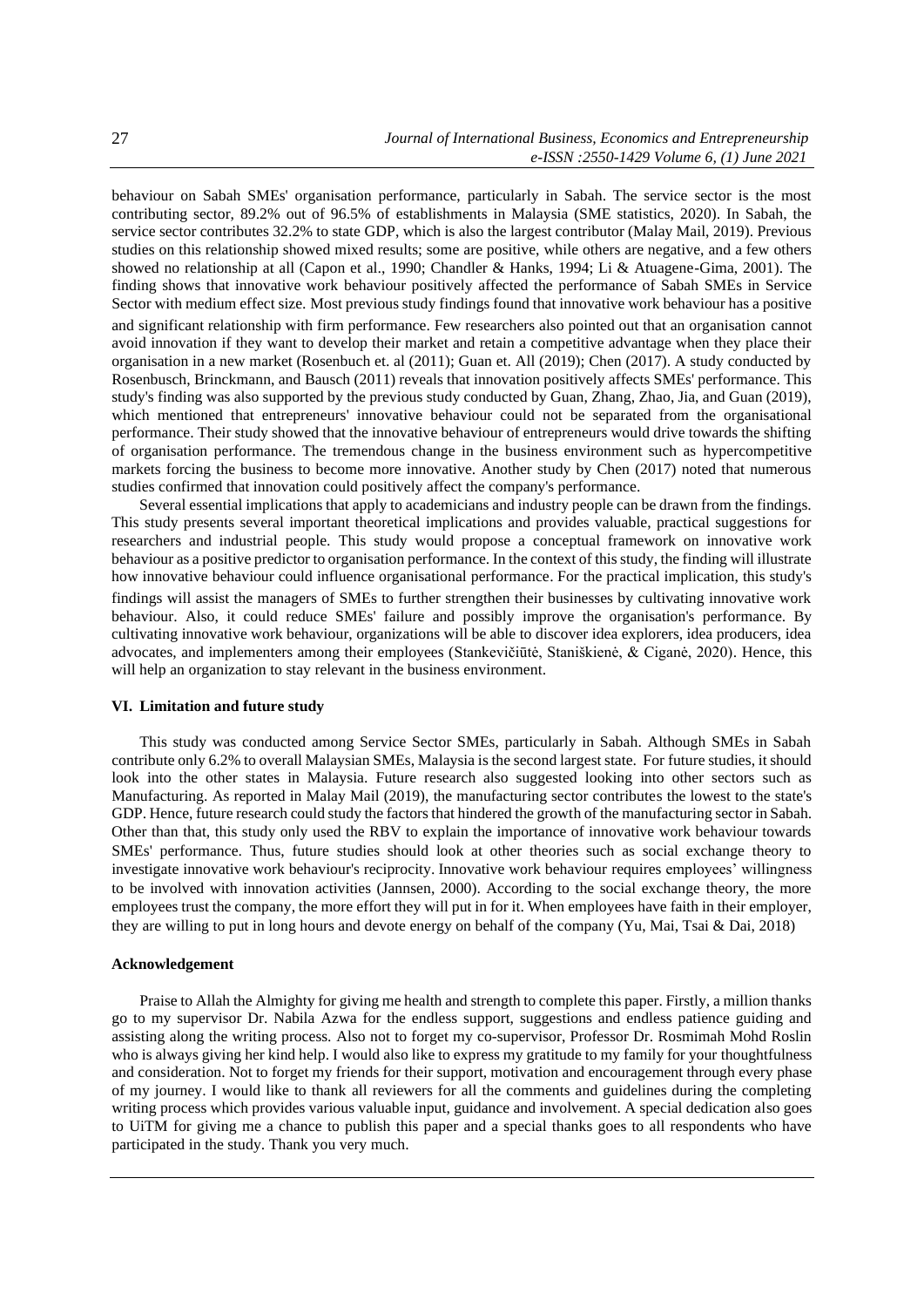#### **References**

- Alnachef, T. H. & Alhajjar, A. A. (2015). Effect of human capital on organisational performance: A literature review*. International Journal of Science and Research*, 6(8), 1154 – 1158.
- Amabile, T.M. (1988). A Model of Creativity and Innovation in Organisations*. Research in Organisational Behavior*, 10, 123-167.
- Ambad, S. N. A, Andrew, J. V., & Amit, D. H. D. A, (2020). Growth Challenges of SMEs: Empirical Evidence in Sabah, Malaysia. *ASEAN Entrepreneurship Journal*. 6, 2637-0301
- Amit, R. & Shoemaker, P. (1993). Strategic assets an d organisational rents. *Strategic Management Journal*, 4, 33-47
- Audretsch, D. B., Segarra, A., & Teruel, M. (2014). Why don't all young firms invest in R&D? *Small Business Economics*, 43(4), 751-766
- Baer, M and M Frese (2003). Innovation is not enough: Climates for initiative and psychological safety, process innovations, and firm performance. *Journal of Organizational Behavior*, 24(1), 45–68
- Barney, J.B. 1991. Firm resources and sustained competitive advantage. *Journal Management*. 17. 99-120
- Bos-Nehles, A., Renkema, M., & Janssen, M. (2017). HRM and innovative work behaviour: A systematic literature review*. Personnel review*
- Brown, S.L. and Eisenhardt, K.M. (1995). Product Development: Past Research, Present Findings, and Future Directions*. Academy of Management Review*, 20, 343-378.
- Camison-Zornoza, C., Lapiedra-Alcami, R., Segarra-Cipres, M., & Boronat-Navarro, M. (2004). A meta-analysis of innovation and organisational size. *Organisation Study*, 25, 331-361
- Capon, N., Farley, J. U., Hoenig, S., (1990). Determinants of financial performance: A meta-analysis. *Management Science*, 36, 1143-1159
- Carmeli, A., Meitar, R., & Weisberg, J. (2006). Self-leadership skills and innovative behavior at work*. International journal of manpower*, 27(1), 75-90
- Chen, S. (2017). The relationship between innovation and firm performance: A literature review*. Journal of Advances in Computer Science Research*, 82
- Chin, W. W. (1998). The partial least squares approach to structural equation modeling*. Modern methods for business research*, 295–358
- Cho, H., & Pucik, V. 2005*.* Relationship between innovativeness, quality growth, profitability, and market value. *Journal of Strategy Management.* 24 (26). 525
- Cohen, J. (1988). Statistical power analysis for the behavioral sciences*.*
- Covin, J. G., & Slevin, D. P. (1991). A conceptual model of entrepreneurship as firm behavior. *Entrepreneurship theory and practice*, 16 (1), 7-26.
- Darus, N.M, Yunus, A. R., Rahman, N. W. (2017). Factors enhancing the performance of SMEs' services sector: A conceptual framework. *International Journal of Advanced and Applied Science*, 4(3), 160-166
- Davidsson, P, Kirchhoff, B, Hatemi, JA and Gustavsson, H. (2002). Empirical analysis of business growth factors using Swedish data. *Journal of Small Business Management*, 40, 332–349.
- De Jong, J.P.J. & Den Hartog, D.N. (2007*).* How leaders influence employees' innovative behavior. European Journal of Innovation Management, 10(1), 41-64
- De Jong, J. P. J. & Den Hartog, D. N. (2008). Innovative versus incremental new business service: Different keys for achieving success. *Journal of Product Innovation Management*, 18 (3), 169-187
- Delaney, J.T. & Huselid, M. A. (1996). The impact of human resource management on perceptions of organisational performance. *Academy of Management Journal*, 39(4), 949-969.
- Dicksen, P. R. (1996). The static and dynamic mechanics of competitive theory. *Journal of Marketing*. 102-106
- Dutta, N and R Sobel (2016). Does corruption ever help entrepreneurship? *Small Business Economics*, 47(1), 179– 199.
- Eisenhardt, K. M. & Martin, J. A. (2000). Dynamic capabilities: What are they? *Strategic Management Journal*, 21 (10), 1105-1121
- Elche, D. M. & Gonzalez, A. (2008). Influence of innovation performance: Analysis of Spanish service firms. *The Service Industry Journal*, 28(10), 1483-1499.
- Eskildsen et al., 1999 Eskildsen, JK, JJ Dahlgaard and A Norgaard (1999). The impact of creativity and learning on business excellence. *Total Quality Management*, 10(4–5), 523–530.
- Fitzsimmons, J., Steffens, P., & Douglas, E. (2005). Growth and Profitability in Small and Medium Sized Australian Firms. *SSRN Electronic Journal*.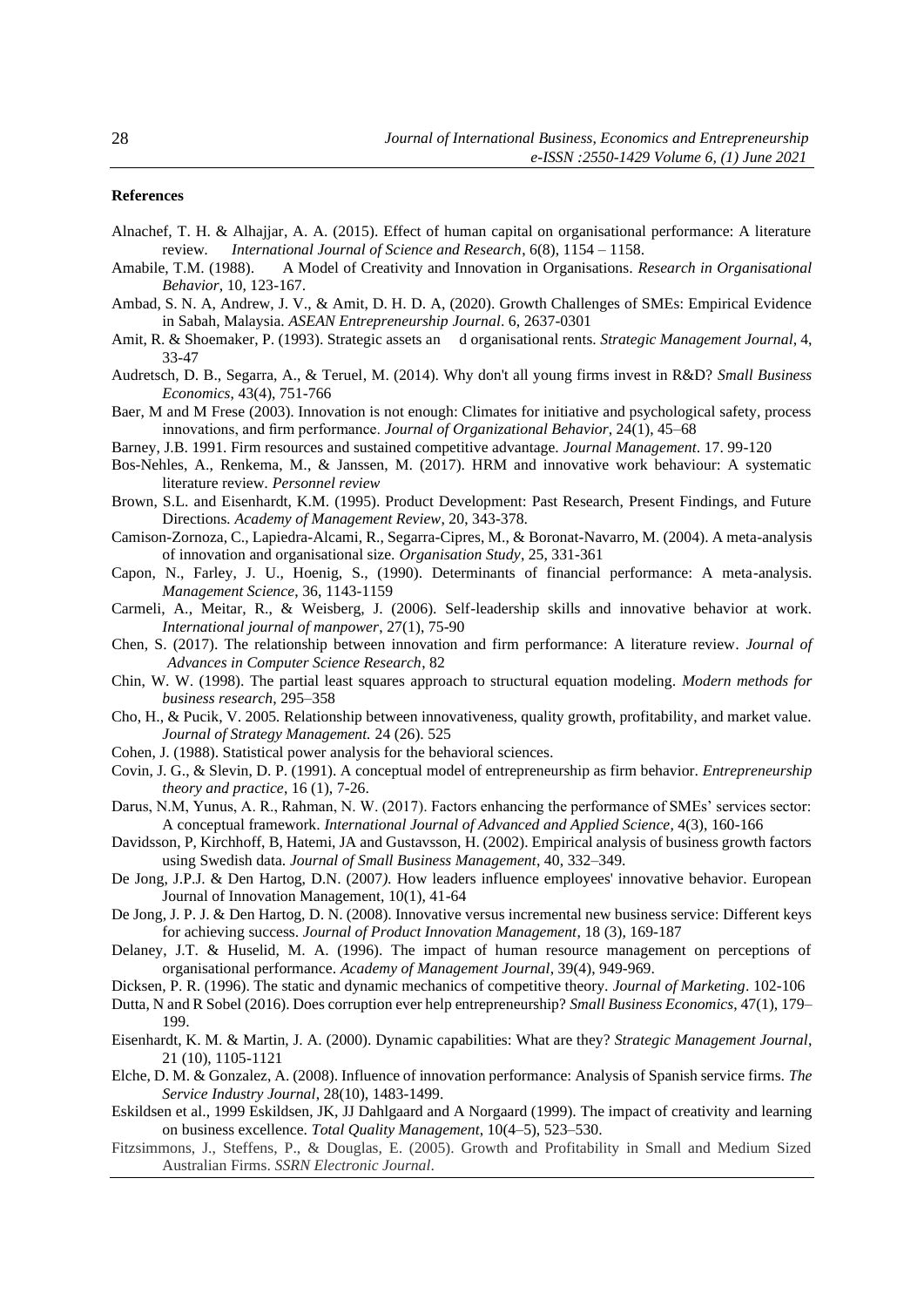- Fornell, C., & Larcker, D. F. (1981). Structural equation models with unobservable variables and measurement error: Algebra and statistics. *Journal of Marketing Research*, *18*(3), 382.
- Frone, M. R., & Major, B. (1997). Communication quality and job satisfaction among managerial nurses: the moderating influence of job involvement. *Group and Organization Studies*, 13, 332–347
- Golovko, E., & Valentini, G. (2011). Exploring the complementarity between innovation and export for SMEs' growth. *Journal of International Business Studies*, 42(3), 362–380
- Guan, H., Zhang, Z., Zhao, A., Jia, J., & Guan, S. (2019). Research on innovation behaviour and performance of new generation entrepreneur based on grounded theory. *Sustainability*, 11. 2883
- Hameed, A. & Waheed, A. (2011). Employee Development and Its Affect on Employee Performance: A Conceptual Framework. *International Journal of Business and Social Science*, 2 (13)
- Janssen, O. (2000). Job demands, perceptions of effort-reward fairness and innovative work behaviour. *Journal of Occupational and Organizational Psychology*, 73(3), 287-302
- Jasra, J. V., Hunjra, A.I., Ur Rahman II, A., Azam, R.I. and Khan, M.A. (2011). Determinants of Business Success of Small and Medium Enterprises. *International Journal of Business and Social Science*, 2 (20)
- Jong, J. P., & Kemp, R. (2003). Determinants of Co-Workers Innovative Behaviour: An Investigation into Knowledge Intensive Services. *International Journal of Innovation Management, 07*(02), 189-212.
- Kahn, WA (1990). Psychological conditions of personal engagement and disengagement at work. *Academy of Management Journal*, 33(4), 692–724
- Kaplan, R. S. & Norton, D. P. (1992). The balanced score-card measures that drive performance. Harvard Business Review, 71-79
- Katz, D. (1964). The motivational basis of organisational behaviour. *Behavioural Science*, 9, 131-133
- Korzilius, H., Bucker, J.L.E, Beerlage, S. (2017). Multiculturalism and innovative work behaviour: The mediating role of cultural intelligence. *International Journal of Intercultural Relations,* 56, 13-24
- Lakhal, L. (2014). The relationship between ISO 9000 certification, TQM practices, and organisational performance*. Quality Management Journal*, 21(3), 38-48.
- Li, H. & Atuagene-Gima, K. (2001). Product innovation strategy and performance of new technology ventures in China. *Academy of Management Journal*, 44 (6), 123-1134
- Lin, C. Y. Y., & Chen, M. Y. C. (2007). Does innovation lead to performance? An empirical study of SMEs in Taiwan. *Management research news*.
- Linke, A., & Zerfass, A. (2011). Internal communication and innovation culture: Developing a change framework. *Journal of Communication Management*,15(4), 332-348.
- Liu, D, Y Gong, J Zhou and JC Huang (2017). Human resource systems, employee creativity, and firm innovation: The moderating role of firm ownership. *Academy of Management Journal*, 60(3), 1164–1188.
- Lumpkin, G. T., & Dess, G. G. (1996). Clarifying the entrepreneurial orientation construct and linking it to performance*. Academy of management Review*, 21(1), 135-172.
- Madhani, P. M. (2010), "The Resource Based View (RBV): Issues and Perspectives. *A Journal of Research of Prestige Institute of Management*, 1(1), 43-55
- Dzulkifli, B., Noor, H., & Shaharudin, T. D. (1930). The Effect of Organizational climate on Innovative Work Behavior, 1–5
- Madrid, H. P., Patterson, M. G., Birdi, K. S., Leiva, P. I., & Kausel, E. E. (2014). The role of weekly high-activated positive mood, context, and personality in innovative work behavior: A multilevel and interactional model. *Journal of Organizational Behavior*, 35(2), 234-256
- Makanyeza, C., & Dzvuke, G. (2015). The influence of innovation on the performance of small and medium enterprises in Zimbabwe. *Journal of African Business*, 16(1-2), 198–214
- Malay Mail. (2019, April 29). Sabah strives to increase revenue from the manufacturing sector to RM60b by 2030: Malay Mail. Retrieved from https://www.malaymail.com/news/money/2019/04/29/sabah-strives-toincrease-revenue-from-manufacturing-sector-to-rm60b-by-203/1748073
- Markman, G. D., & Gartner, W. B. (2002). The effects of hyper growth on firm profitability. *The Journal of Private Equity*, 5(4), 58-65.
- Martins, E. & Terblanche, F. (2003). Building organisational culture that stimulates creativity and innovation. *European Journal of Innovation Management*. 6 (1), 64-74
- Menguc, B., & Auh, S. (2006). Creating a firm-level dynamic capability through capitalising on market orientation and innovativeness. *Journal of the academy of marketing science*, 34(1), 63-73
- Murphy, G. B., Trailer, J. W., & Hill, R. C. (1996). Measuring performance in entrepreneurship research. *Journal of business research*, 36(1), 15-23